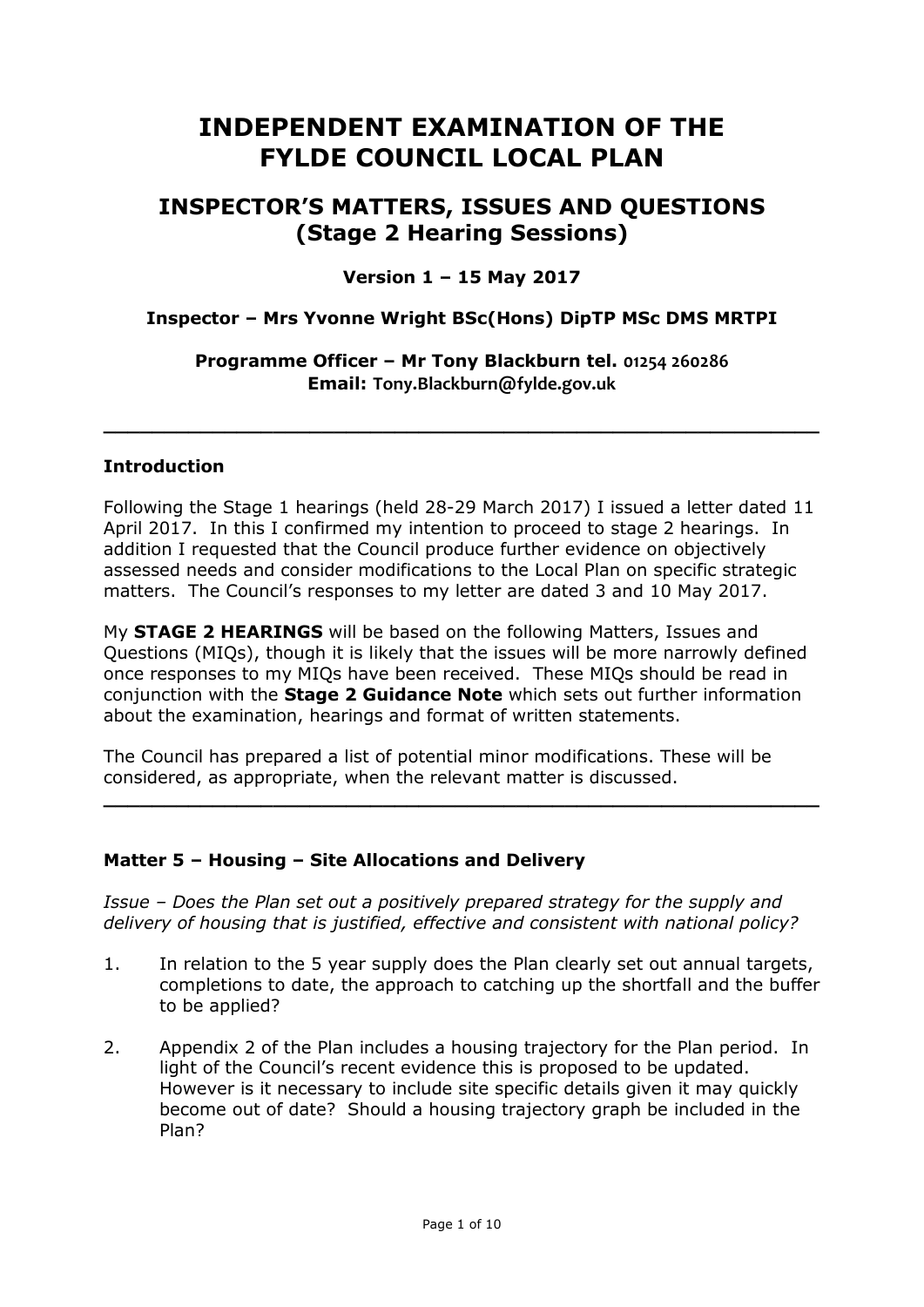Site Allocations - Policies SL1-SL5

- 3. In light of further planning permissions that have been brought to my attention, do these policies need updating with new sites?
- 4. Policy SL5 relates to sites that are not within Strategic Locations for Development (SLD). Is its inclusion within the chapter on SLD appropriate and effective?
- 5. The policies refer to masterplans and design codes for each site without planning permission in the case of Policies SL1 and SL2 and specific strategic sites without planning permission for Policies SL3 and SL4. Are these justified and consistent with Policy M1?
- 6. Is the methodology for site assessment and selection robust and justified?
- 7. Are the proposed housing site allocations in Policies SL1-SL5 justified and deliverable? Are the delivery rates for the sites reasonable and achievable?
- 8. In Policy SL5 no sites are listed for Elswick as these will be determined as part of the Neighbourhood Plan (NP). What is the timescale for the NP and is this approach justified?

#### Policy H1

9. H1b refers to performance monitoring in relation to housing delivery. Can the Council clarify the purpose of the rolling 3 year review period and how 'the delivery of uncommitted sites will be adjusted' if completions targets are missed by 20%? Is this justified and effective?

#### Policy H2 - Density and mix of new residential development

- 10. A minimum density of 30 dph is proposed under Policy H2. Is this justified across all development sites, whether small or large?
- 11. Does the policy adequately address the needs of different groups in the community in accordance with the first two bullet points in paragraph 50 of the Framework?
- 12. Should the policy include specific reference to the proportion of dwellings to be provided by size? Is this justified or could the data become out-of-date during the Plan period? Is it clear what proportions of dwelling size would be required in different locations?
- 13. The policy requires the delivery of at least 20% of homes on sites of 20 or more dwellings to be designed to accommodate the elderly. Is this justified and based on robust evidence?
- 14. Is the requirement for specialist accommodation to include compliance with the optional technical standard for wheelchair adaptable dwellings justified and based on robust evidence of identified need? Has the impact of applying these standards on viability of schemes been considered? (Also see Policy GD7)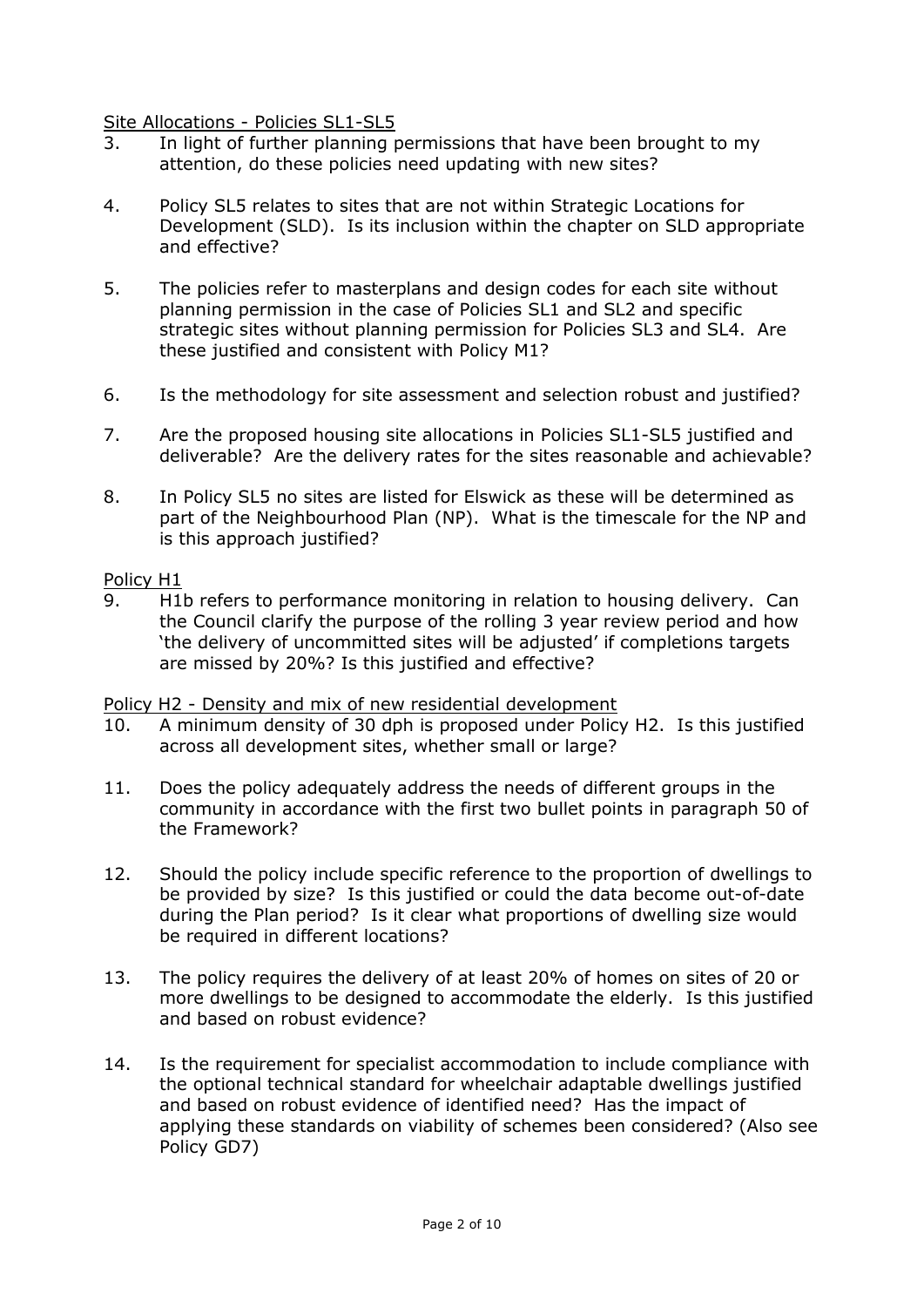- 15. Evidence set out in supporting text to Policy H2 states that rural areas have significantly fewer 1 and 2 bedroom homes than other parts of the Borough. Therefore whilst H2 states that 50% of developments of 10 or more dwellings should be 1-3 bed, 33% of home in rural settlements should be 1- 2 bed. What is the source of this?
- 16. Does the policy provide sufficient flexibility to react to market forces?

Policy H4 - Affordable housing

- 17. It has been suggested that Policy H4 should be amended so that residential developments at the Fylde-Blackpool periphery should provide financial contributions for affordable housing to be spent in Blackpool. Has this approach been considered by the Council and is it reasonable?
- 18. Under tenure the policy refers to the provision of starter homes. Is this appropriate in light of the Housing White Paper?

Policy H5 – Gypsies, Travellers and Travelling Showpeople's Sites

19. In light of the new needs evidence (*Blackpool, Fylde and Wyre Gypsy and Traveller Accommodation Assessment Update 2016* (EL1.002)) what implication does this have for Policy H5?

Policies H6 and H7 – Homes in the Countryside

- 20. Do these policies apply to the countryside, Areas of Separation and the Green Belt? Is this clear within the policies?
- 21. Is Policy H6 consistent with paragraph 55 of the Framework?
- 22. Is the increase in size of a replacement or extended home by no more than 33% of the ground floor area of the original home justified and based on robust evidence?

## **Matter 6 – General Development**

*Issue – Does the Plan provide a robust framework for the management and delivery of development across the Borough that is justified, effective and consistent with national policy?* 

- *23.* Does the Plan overall take adequate account of shale gas exploration, production and distribution?
- 24. Does the Plan overall make sufficient provision for inclusive design and accessible environments in accordance with paragraphs 57, 58, 61 and 69 of the Framework?

Policy M1

25. Policy M1 requires *'each allocated site'* within the Strategic Locations for Development (SLD) to produce a masterplan and design code, to be approved by the Council and turned into SPDs.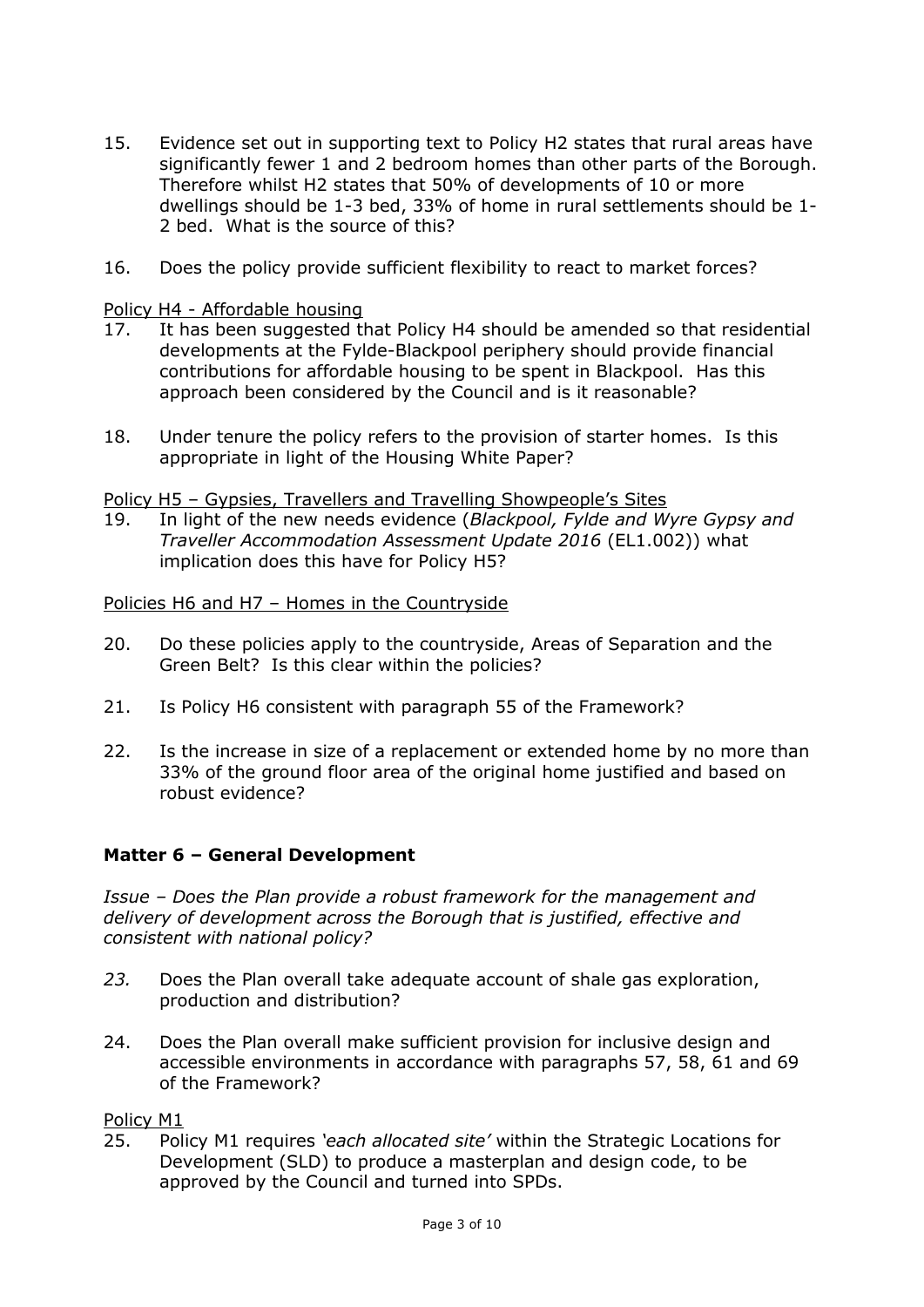- a. Is the policy justified and consistent with national policy?
- b. Have the timescales for producing masterplans and design codes for each allocated site been taken into account in considering the timescales for site delivery? Are there any implications for the housing trajectory?
- c. Is the policy consistent with the wording set out in Policies SL1-SL4 regarding masterplans and design codes?

### Policy GD1 - Settlement boundaries

- 26. Policy GD1 refers to development being focussed on previously developed land within and immediately abutting the existing settlements. Does this relate to allocated sites and if so are settlement boundaries drawn around them? Are the boundaries around each settlement justified?
- 27. Will some settlement boundaries be determined through Neighbourhood Plans? If so, does this need to be referenced in GD1?
- 28. The policy refers to 'settlement development targets'. Is this appropriate and consistent with national policy?
- 29. Is it necessary to refer to agricultural land within a settlement boundary policy?
- 30. In relation to greenfield land within settlement boundaries paragraph 8.3 lists other matters that will be taken into consideration when considering development proposals. Should these matters be included in the policy? Would this be justified?

## Policy GD2 – Green Belt

- 31. The policy states that national guidance for development in the Green Belt will be applied. Should this refer to national policy rather than guidance and include reference to other policies in the Plan including GD4, GD5, H6 and H7? Does the plan clearly set out how development in the Green Belt will be assessed?
- 32. Paragraph 8.6 of the justification text states that no review of the Green Belt has been undertaken, but minor alterations of the Green Belt may be required to accommodate the boundaries of some site allocations or to amend minor anomalies. Paragraph 8.7 also refers to boundary changes. What are the details of these changes and are they consistent with paragraph 83 of the Framework which states that Green Belt boundaries should only be altered in exceptional circumstances?
- 33. Paragraph 89 of the Framework states that the construction of new buildings in the Green Belt is inappropriate except for the development types listed. Other forms of development are also not inappropriate and these are listed in paragraph 90. Paragraph 88 clearly states that 'very special circumstances' will not exist unless harm to the Green Belt by reason of inappropriateness and any other harm is clearly outweighed by other considerations. Does paragraph 8.7 of the Plan accurately reflect the Framework in relation to very special circumstances?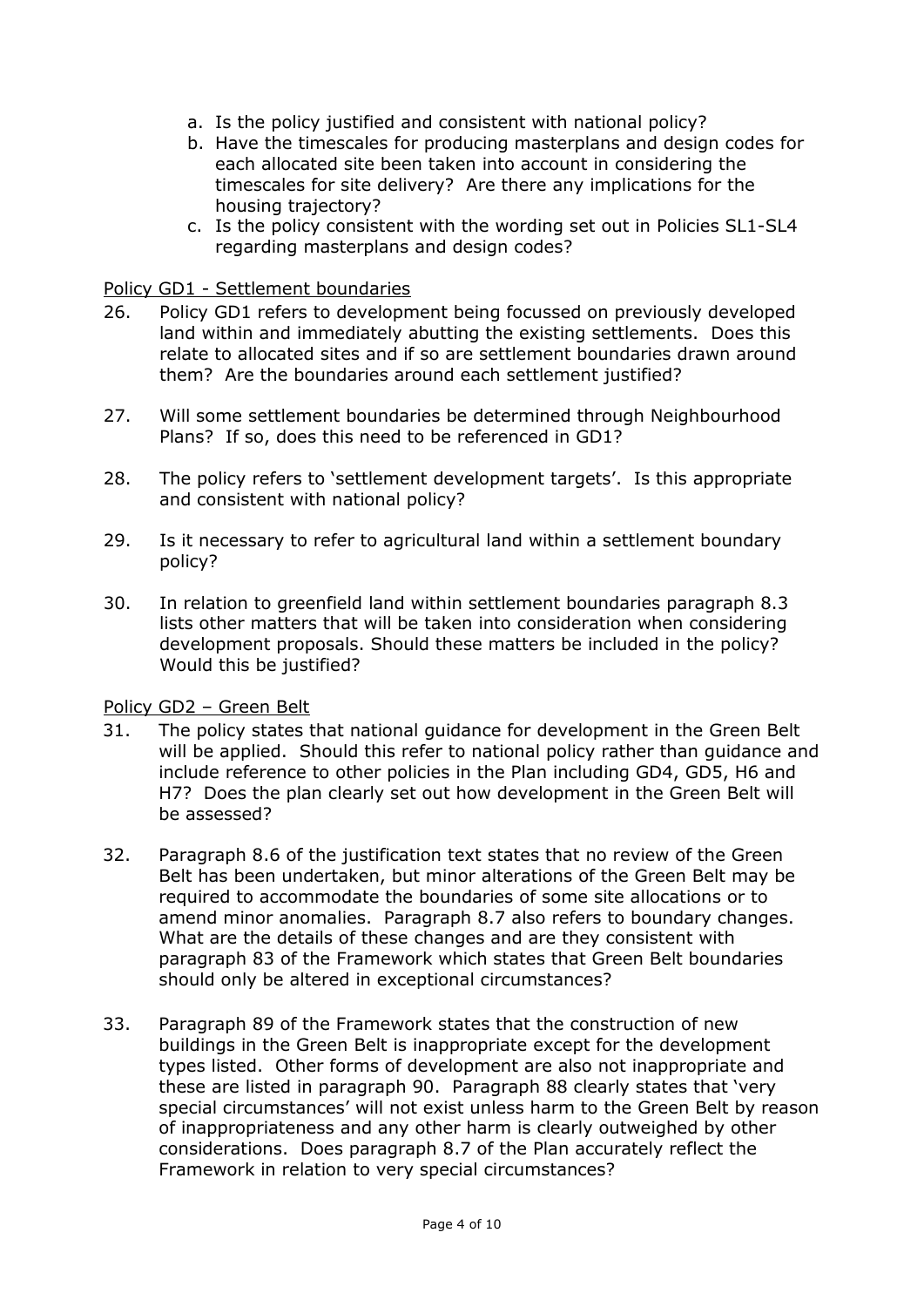Policy GD3 - Areas of Separation

- 34. Two Areas of Separation are proposed within the plan.
	- a. Are the areas of separation justified and is the policy consistent with the Framework?
	- b. How have the boundaries been determined and will they be effective?
	- c. Para 8.10 states that the policy will apply to all forms of development in the areas. Is this justified? Does the policy clearly define what development will and will not be acceptable within these areas? Is it clear what is meant by the use of the term 'inappropriate development'? How will development proposals be assessed?

Policies GD4 and GD5 – Development in the countryside

- 35. Do Policies GD4 and GD5 apply to the countryside, Areas of Separation and the Green Belt? Is this clear within the policy? Are the policies justified and consistent with national policy?
- 36. Are both policies consistent with Policy S1 which includes allowing 'minor infill development' within rural areas?
- 37. Is reference within Policy GD4c to 'minor extensions' to existing homes and other buildings appropriate and justified? Is it consistent with national policy?
- 38. Paragraph 8.14 which relates to Policy GD5 refers to Policy GD4. Is this correct?
- 39. Is it clear in GD5 what is meant by 'large developed sites'?
- 40. Should reference be made to the NDA redundant facilities site at Springfield within Policy GD5? Can the Council clarify why redundant farms, holiday caravan parks and sites are excluded from the policy?
- 41. Policy GD5 promotes mixed use development on large developed sites in the countryside. Is the policy sufficiently clear about the mix of uses that would be acceptable on such sites?

Policy GD6 – Promoting Mixed Use Development

- 42. The policy appears to only refer to strategic sites. Is this correct and if so is this consistent with other policies including GD5?
- 43. Paragraph 8.19 refers to categories set out in Policy GD6. Can the Council clarify what this means?
- 44. Is the policy sufficiently clear about the mix of uses that would be acceptable on sites?

Policy GD7 – Achieving Good Design in Development

45. Do the various criteria, particularly under the section on general principles of good design, provide a clear indication of how a decision maker should react to development proposals? Are the requirements justified?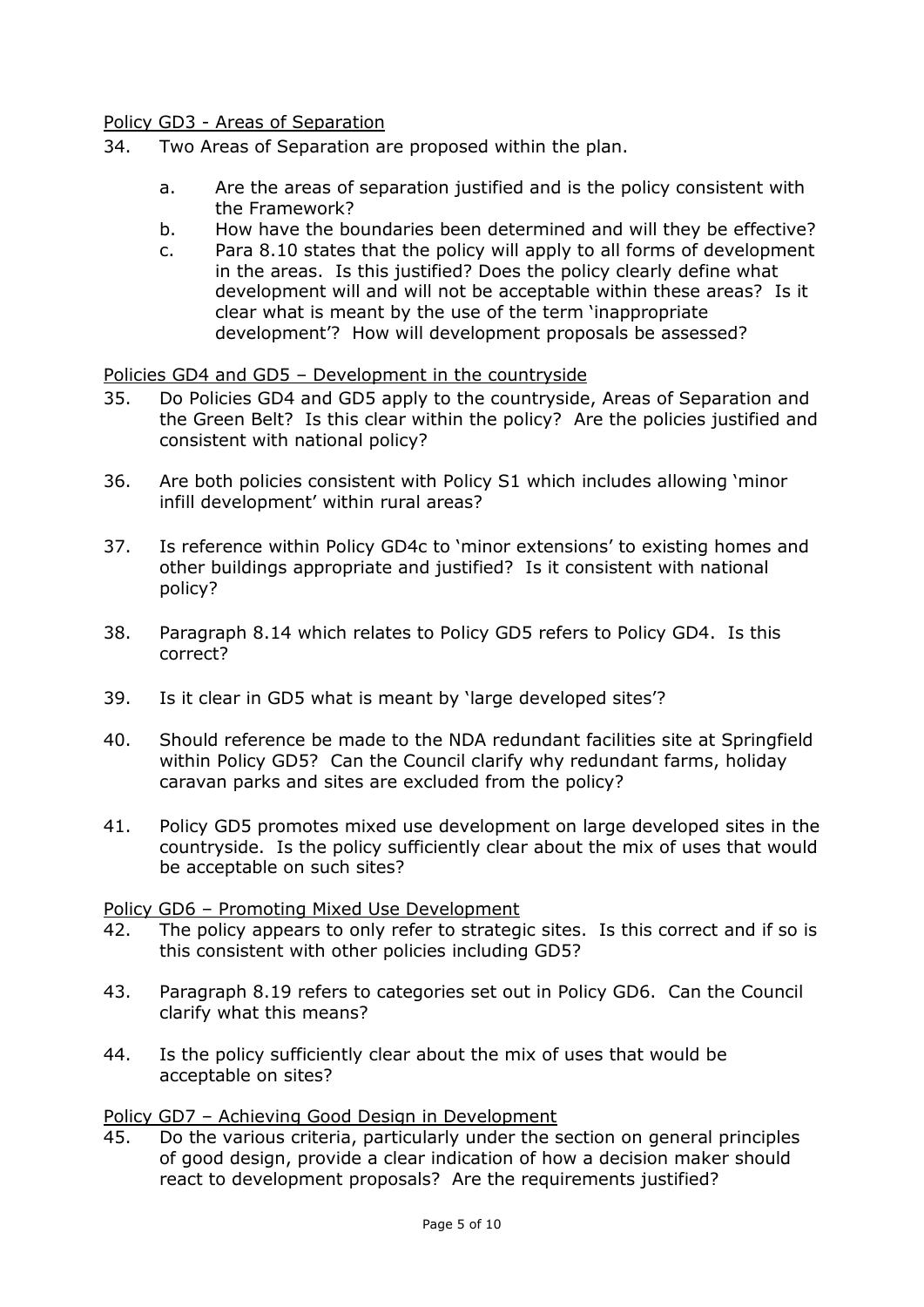- 46. The Ministerial Statement (MS) of 25 March 2015 set out a new approach for the setting of technical standards for new housing comprising new additional Building Regulations on water and access and a new national space standard. The MS states that *'the optional new national technical standards should only be required through any new Local Plan policies if they address a clearly evidenced need and where the impact on viability has been considered …*'. Policy GD7 requires all new homes to *'comply with all relevant design and quality codes in the National Technical Standards'*. Is this approach justified and based on robust evidence of identified need? Has the impact of applying these standards on viability and land supply been considered? (Also refer to Policy H2)
- 47. The policy includes reference to advertisements. Is the policy adequate in this regard taking into account that the Advertisement Regulations state that "A local planning authority shall exercise its powers under these Regulations in the interests of *amenity and public safety"?*

## **Matter 7 – The Economy – Site Allocations and Delivery**

*Issue – Does the Plan set out a positively prepared strategy for the delivery of economic development (Employment, Retail Centres, Leisure Culture and Tourism Development) within Fylde that is justified, effective and consistent with national policy?* 

Site Allocations - Policies SL1-SL4 and EC1

- 48. Are these policies up-to-date with regards to the allocation of employment sites? Is there justification for the allocation of any other sites (such as land SW of junction 3 of the M55, Corner Hall Farm)?
- 49. Is Policy EC1 allocating sites and if so should it state this? Does the policy duplicate allocations set out in Policies SL1-SL4?
- 50. Is the methodology for site assessment and selection robust and justified?
- 51. Are the proposed site allocations justified and deliverable? Is there justification for some sites to be removed from the policies (such as ES1)?
- 52. Policy EC1 lists appropriate use classes for each site are these justified and effective? Is there justification for some sites to be allocated for other uses (such as sites MUS2, ES4, ES5, ES6)? What is the purpose of including the term *'where unacceptable harm is not caused, the following uses will be permitted…..'* when appropriate uses are already listed within the policy?
- 53. Where Policy EC1 refers to alternative uses for allocated and existing sites should cross reference be made to other Plan policies such as Policies GD7 and GD8?
- 54. Is it effective to list existing employment sites in Policy EC1? Is the list justified, based on up-to-date evidence and in accordance with paragraph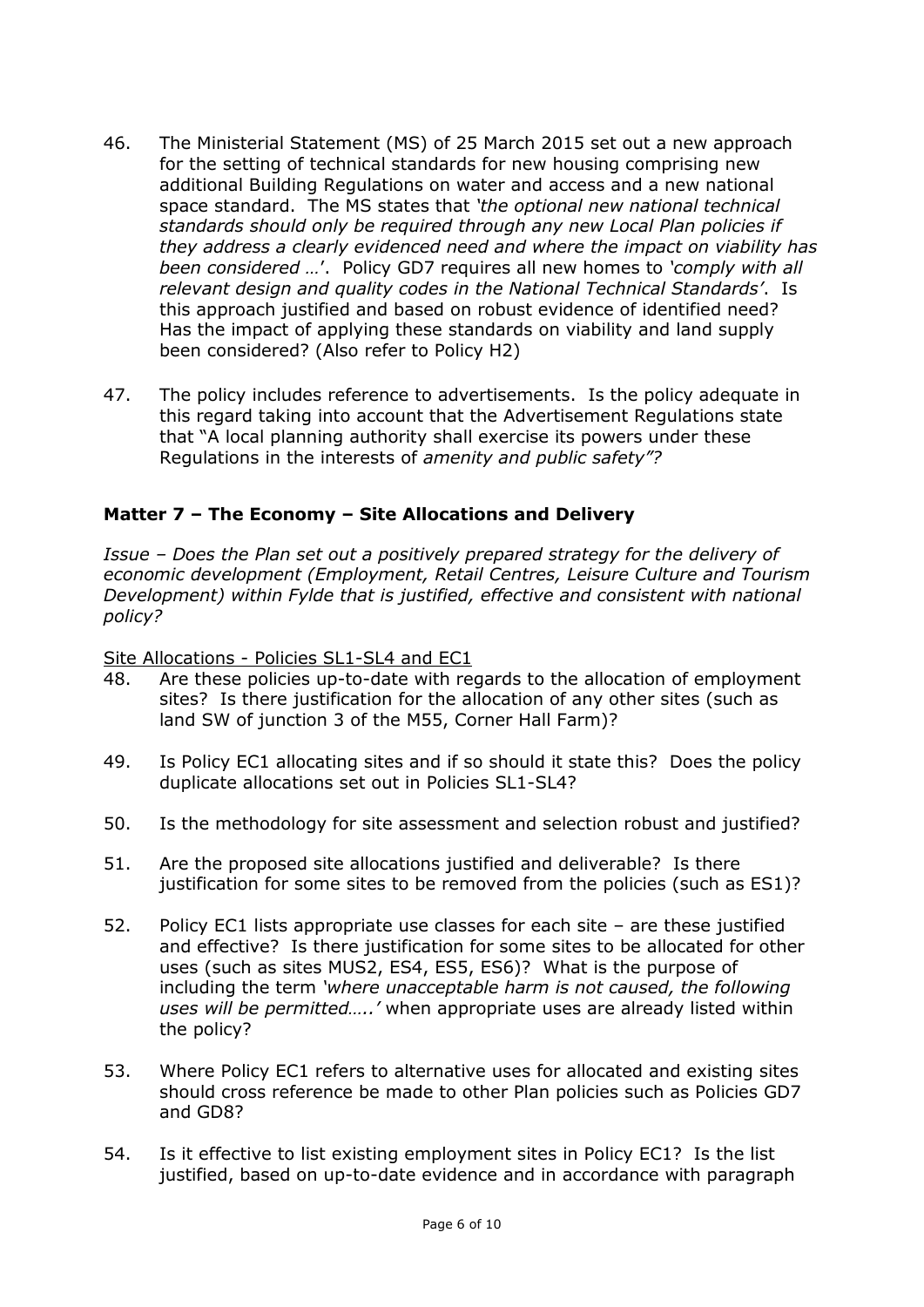22 of the Framework? Are all sites still active employment sites or is there justification for some sites to be removed from the list (such as Mythop Lodge)? Is the list consistent with Appendix 6 as referred to in paragraph 9.17?

### Policy EC2 – Employment Opportunities

55. Is there justification for other economic development uses as defined in the Framework, to be supported in this policy? Would this be consistent with national policy?

#### Policies EC4 and T3 – Blackpool Airport Enterprise Zone

56. Do the policies support delivery of the objectives and purposes of the Enterprise Zone designation and the long term operation of the airport? Would the relocation of the aviation functions closer to the runway and within the Green Belt be justified? Is the inclusion of 'enabling development' appropriate and justified?

#### Policy EC5 – Retail Centres

- 57. Paragraphs 9.38-9.51 of the Plan set out the findings of the Retail Study (2011) and the Update (2013). These include additional requirements for comparison and convenience floorspace during the Plan period. Does Policy EC5 clearly set out where and when this will be provided?
- 58. Are the centre boundaries and primary and secondary shopping frontages justified and consistent with national policy?
- 59. Paragraph 9.54 sets out a local threshold of 750sqm at which an impact assessment for retail, leisure and office development outside town centres will be required. Is this threshold justified and based on robust evidence? Can the Council clarify why it is in the supporting text and not set out in the policy?

## Policies EC6 and EC7 - Leisure, Culture and Tourism Development

- 60. In relation to Policy EC6:
	- a. Should the policy safeguard the potential impact of leisure, culture and tourism development on the operational requirements and communication systems of the Warton Aerodrome? Is this justified?
	- b. Does the policy clearly define leisure, culture and tourism uses?
	- c. Should the policy support large scale rural tourism at appropriate sites? Is this justified and consistent with national policy? Does the policy accord with Policy GD5 in this regard?
- 61. In relation to Policy EC7:
	- a. Are the Holiday Areas justified and based on robust evidence?
	- b. Is the retention of holiday caravan pitches for holiday use justified? Should the policy include reference to alternative uses if the existing use was to become unviable? Would this be justified?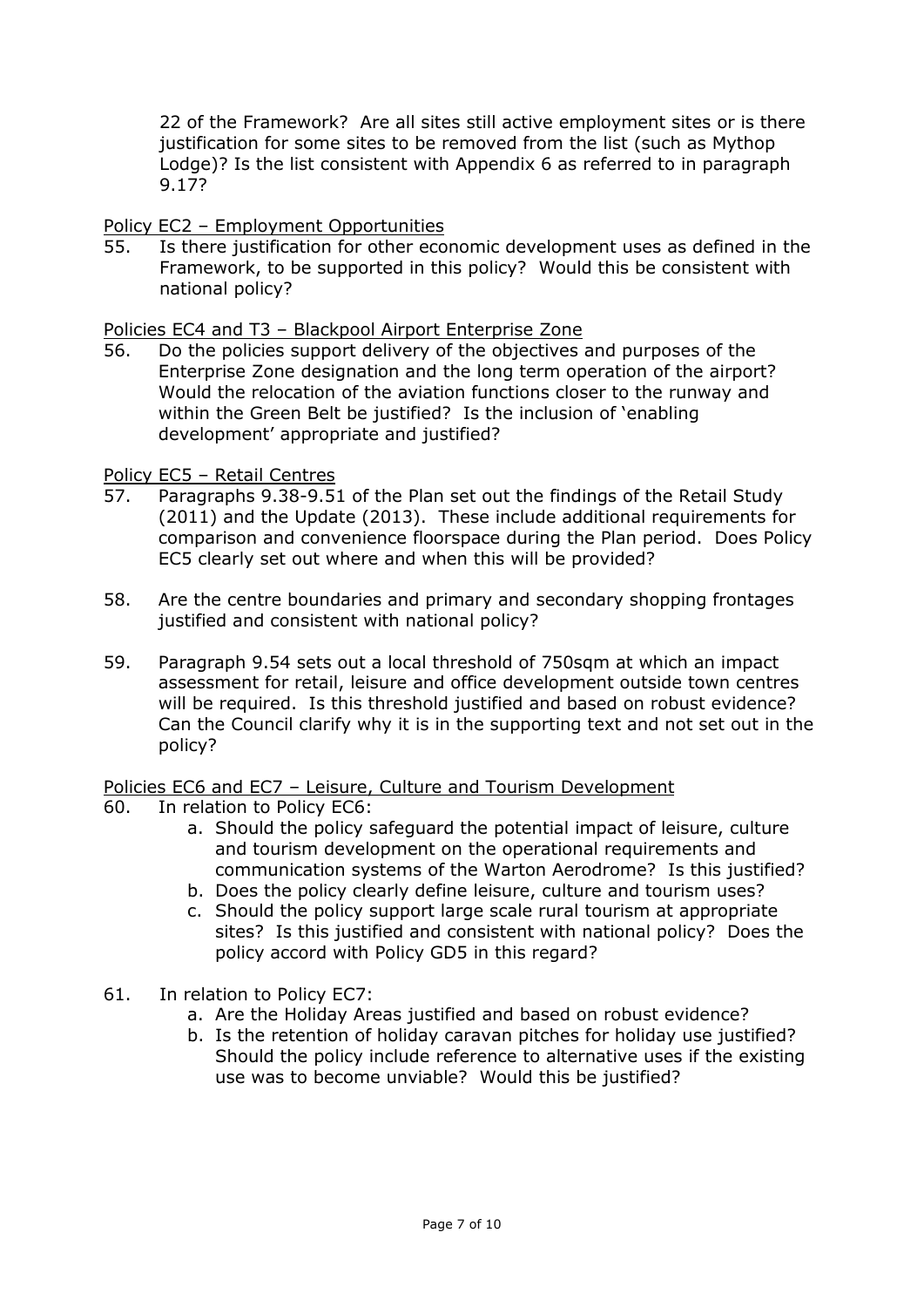## **Matter 8 – The Environment**

*Issue – Does the Plan set out a positively prepared strategy for the preservation and enhancement of the environment (natural, built and historic); the management of water and flood risk; and the promotion of renewable and low carbon energy generation within Fylde that is justified, effective and consistent with national policy?* 

#### Policies ENV1 – ENV2 – Landscape and Biodiversity

- 62. Are policies ENV1 and ENV2 consistent with paragraphs 113 and 114 of the Framework?
- 63. Paragraph 14.6 states that the Council intends to prepare a valued Landscapes SPD to accompany Policy ENV1. Have valued landscape areas already been defined? If so are they justified and based on robust evidence. Should they be set out in policy rather than an SPD?

#### Policy ENV3 – Existing Open Space

- 64. It has been suggested that Policy ENV3 should also refer to the protection of open space in the countryside. Is this justified?
- 65. Is the purpose of ENV3a and ENV3e the same? Can the Council clarify what ENV3b is trying to achieve as it is not entirely clear?
- 66. Is the policy justified and consistent with national policy?

#### Policy ENV4 – New Open Space

- 67. The policy includes minimum standards for the provision of amenity open space. Are these justified and based on robust and up-to-date evidence?
- 68. Sites of 100 houses or more are required to provide double the minimum standards. Is this justified and based on credible up-to-date evidence? Has the impact on the viability of development been taken into consideration?

#### Policy ENV5 – Historic Environment

- 69. Does the policy set out a positive strategy for the conservation and enhancement of the historic environment in accordance with national policy?
- 70. Is the policy consistent with paragraphs 132-134 of the Framework which includes making a distinction between substantial and less than substantial harm to the significance of a designated heritage asset?
- 71. Under the section titled 'Locally important heritage assets' reference is made to development only being permitted in exceptional circumstances. Is this consistent with paragraph 135 of the Framework in relation to the significance of non-designated heritage assets?
- 72. Does the policy promote development within Conservation Areas and within the setting of heritage assets which would enhance or better reveal their significance in accordance with paragraph 137 of the Framework?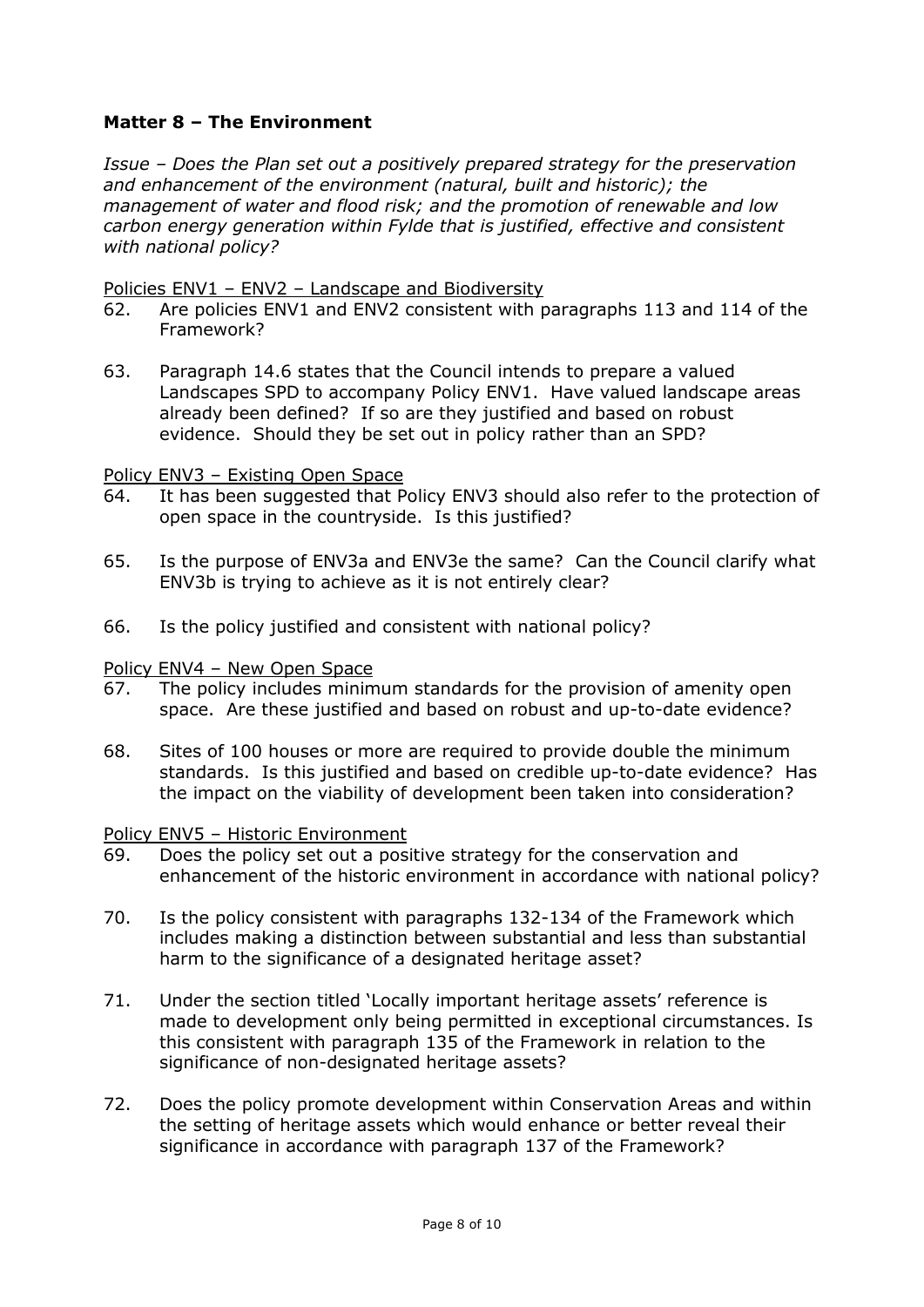Policies CL1-CL3 – Water Management, Flooding and Renewable and Low Carbon Energy Generation

- 73. Are the provisions set out in Policy CL1 justified and consistent with national policy?
- 74. Does Policy CL2 apply to all new development? Is this justified? Is the provision of agreed discharge rates as part of any pre-application negotiations justified? Does the policy require developers to provide drainage measures beyond what is necessary for the site?
- 75. In relation to Policy CL3:
	- a. Does the policy provide a positive strategy for renewable and low carbon energy generation in accordance with national policy?
	- b. Is the exclusion of onshore wind energy from Policy CL3 justified and consistent with national policy?
	- c. Is criterion f consistent with the Framework in regards to taking account of any public benefits of renewable and low carbon energy proposals?
	- d. Is the penultimate paragraph of the policy consistent with the Framework in its reference to Green Belt? Should this refer to very special circumstances in this context?

## **Matter 9 – Community Facilities, Infrastructure and Transport**

*Issue – Does the Plan set out a positively prepared strategy for community facilities, infrastructure and transport provision to meet the Plan's development strategy and is this justified, effective and consistent with national policy?* 

#### Policy HW2 – Community Facilities

76. Reference is made in paragraphs 11.26 and 11.28 to the need for an additional secondary school and burial and crematoria facilities within the timescale of the Plan period. What are the timescales for delivery of these facilities and has consideration been given to potential site locations? Should these requirements be set out in policy?

#### Policies INF1 and INF2 – Service Accessibility and Infrastructure and Developer Contributions

- 77. Are the provisions set out in Policies INF1 and INF2 justified and consistent with national policy?
- 78. Is Policy INF2 sufficiently clear about the level and type of contributions that will be sought?

## Policy T1 – Strategic Highway Improvements

79. Is the safeguarding of the 'Blue Route' M55 Fleetwood Corridor Improvements under Policy T1 justified?